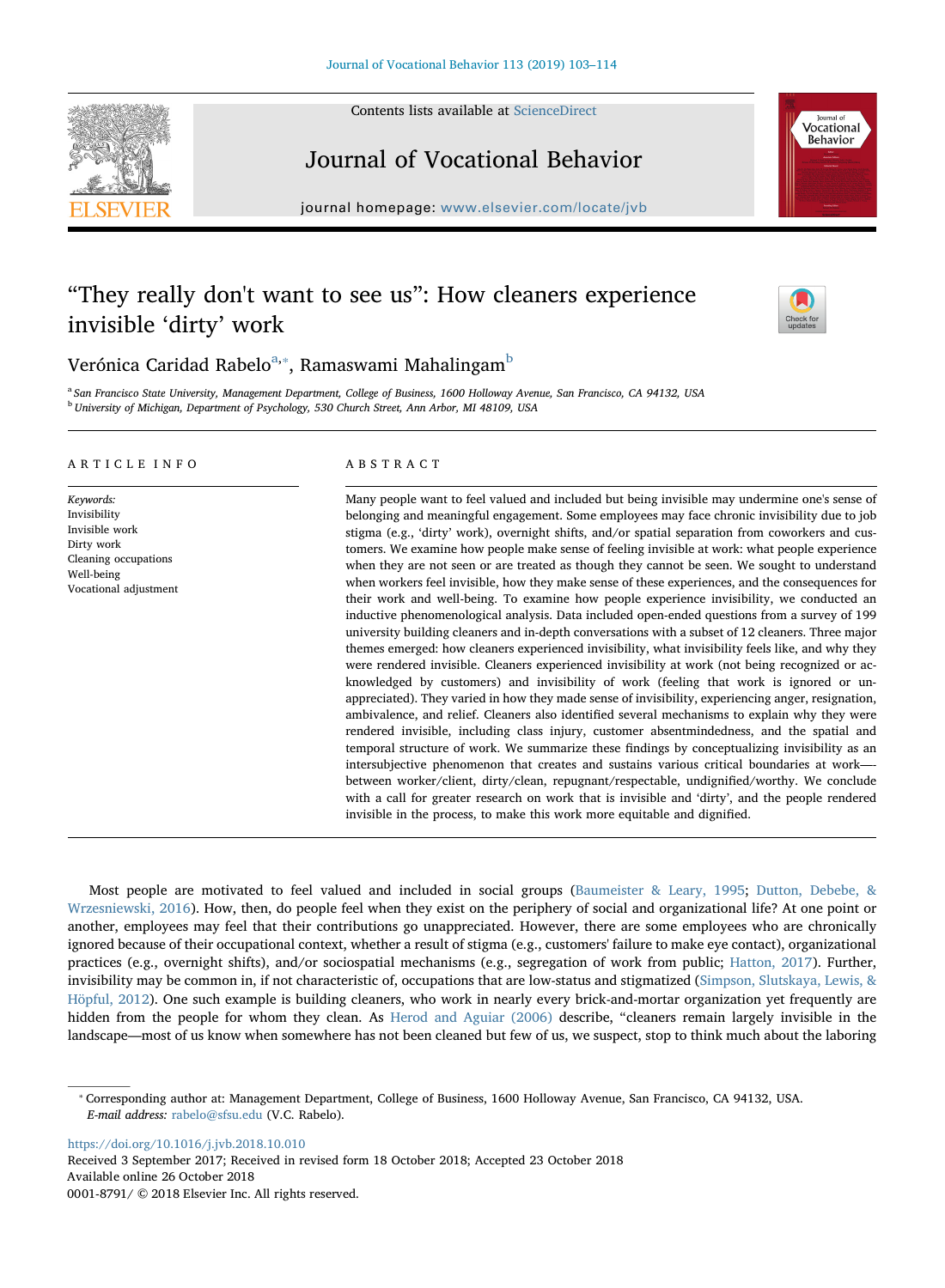processes which go into maintaining spaces as clean" (p. 427). What does it feel like to perform work that is ubiquitous yet concealed?

In this paper, we examine how people make sense of feeling invisible at work: what people experience when they are not seen or are treated as though they cannot be seen. We argue that invisibility is imposed and normalized through social interactions, intergroup processes, and dominant ideologies that are often implicit [\(Dovidio, Major, & Crocker, 2000](#page-10-2); [Foucault, 1979, 1980](#page-10-3)). As a result, certain occupations (and workers) are rendered invisible systematically due to implicit organizational practices that remain unexamined. Given the importance of feeling recognized and included, chronic invisibility may undermine well-being, especially among marginalized workers in stigmatized occupations. To address this possibility, we sought to understand when workers feel invisible, how they make sense of these experiences, and the consequences of invisibility for people's work and well-being. Thus, the central question guiding this paper is: How do people experience invisibility?

Examining how people experience invisibility and invisible work offers several contributions to research, theory, and practice related to work and well-being. First, we provide empirical evidence for recent theories of invisible work [\(Hatton, 2017](#page-11-0); [Lollar,](#page-11-3) [2015\)](#page-11-3). For example, [Hatton \(2017\)](#page-11-0) theorized three mechanisms of invisible work. We extend this work by providing empirical evidence for how workers make sense of invisibility and its mechanisms. Thus, our study also heeds calls for more research on how employees experience stigma and subtle or ambiguous behaviors at work (e.g., [Bosmans et al., 2016;](#page-10-4) [Sguera, Bagozzi, Huy, Boss, &](#page-11-4) [Boss, 2016](#page-11-4)). Second, we extend theoretical work on invisibility by identifying additional mechanisms of invisible work. Third, we examine how invisibility might reflect (and reify) divides between 'respectable' and 'dirty' work, shedding light on how the mechanisms of invisibility in the workplace may contribute to stigma and inequality. Finally, we help paint a more holistic portrait of organizational life by focusing on communities that have remained invisible in research, as well as broader society. Listening to employees in stigmatized and invisible work (and who themselves may hold marginalized identities) can inform efforts to reduce disparities in vocational adjustment as well as enhance their sense of belonging and meaning at work ([Bosmans et al., 2016\)](#page-10-4).

This paper is organized as follows. First, we summarize relevant scholarship related to invisibility, 'dirty' work, and vocational adjustment. Second, we describe the research context—building cleaning in the U.S. We then describe study design and findings, concluding with a broader discussion of theoretical contributions, practical implications, and future research directions.

# 1. Invisible work

There are several ways work can be invisible. Work can be invisible when dominant ideologies fail to recognize certain tasks, roles, or occupations as 'real' work. For example, [Daniels \(1987\)](#page-10-5) examined how women's work is rendered invisible when it involves emotions, housework, and/or volunteer work. Based on research with nurses, [Vlasses \(1997\)](#page-11-5) described "invisible" work as that which "may or may not be visible but is not recognized … hidden, unrecognized, unaccounted-for or taken-for-granted" (p. 1). Vlasses uses quotation marks around invisible in order to emphasize that "invisibility has been created by the social, historical and epistemologic [sic] constraints that influence how we think about work" (p. 1).

Building on this research, [Hatton \(2017\)](#page-11-0) identified three mechanisms of invisible work. First, work is invisible when ideologies naturalize work. For example, many cultures expect women to be caring and view nurturance as an inherent trait, so women who perform caretaking work (e.g., childcare or eldercare) may not be viewed as 'real' workers, especially when they work in people's homes. Second, work is invisible when it falls outside sociolegal standards of work (e.g., sex work, street performing). Third, work is invisible when it is spatially distant (e.g., virtual work). Together, this framework helps explain why some work is rendered invisible. Less is known about how employees who perform invisible work make sense of their experiences.

Organizational and occupational contexts might shape how people make sense of invisibility. For example, people may perceive greater invisibility when they work the night shift ([Hood, 1988](#page-11-6)) or feel separated from coworkers [\(Bentein, Garcia, Guerrero, &](#page-10-6) [Herrbach, 2017\)](#page-10-6). Research has found that workplace isolation is positively associated with perceived stigmatization and emotional exhaustion ([Bentein et al., 2017\)](#page-10-6), and negatively associated with perceived respect and organizational identification ([Bartel,](#page-10-7) [Wrzesniewski, & Wiesenfeld, 2012](#page-10-7)). However, there may be unexplored benefits of feeling invisible. For example, some people may actively seek invisible work, finding comfort and safety in this context. To examine this possibility, we refrain from pathologizing invisibility (e.g., framing it as an aspect of workplace mistreatment), and instead focus on how workers interpret invisibility more broadly—specifically, in the context of invisible work that is also 'dirty'.

# 2. 'Dirty' work

In this study, we also analyze how the occupational context of low-status 'dirty' [1](#page-1-0) work shapes (and is shaped by) invisibility. 'Dirty' work includes vocations and job tasks that are widely regarded as "physically, socially or morally beneath the dignity of the profession" ([Hughes, 1958, p. 122](#page-11-7)). At least three types of 'dirt' stigmatize work and workers: physical, when the work involves trash, bodily fluids, death, and/or dangerous conditions; social, when the work requires contact with stigmatized communities (i.e., "courtesy stigma") or servile roles; and moral, when the work violates social, ethical, and/or religious norms [\(Ashforth & Kreiner,](#page-10-8) [1999;](#page-10-8) Goff[man, 1963b](#page-11-8); [Hughes, 1958\)](#page-11-7). When work involves literal or figurative dirt, the dirt 'stains' those who are connected with the 'dirty' work. Such 'stains' result in stigma, whereby "society projects the negative qualities associated with dirt onto them so that

<span id="page-1-0"></span> $1$  lWe use quotation marks around 'dirty' to emphasize its socially constructed nature. Work is not inherently 'dirty', but rather becomes dirty as a result of cultural and material devaluing.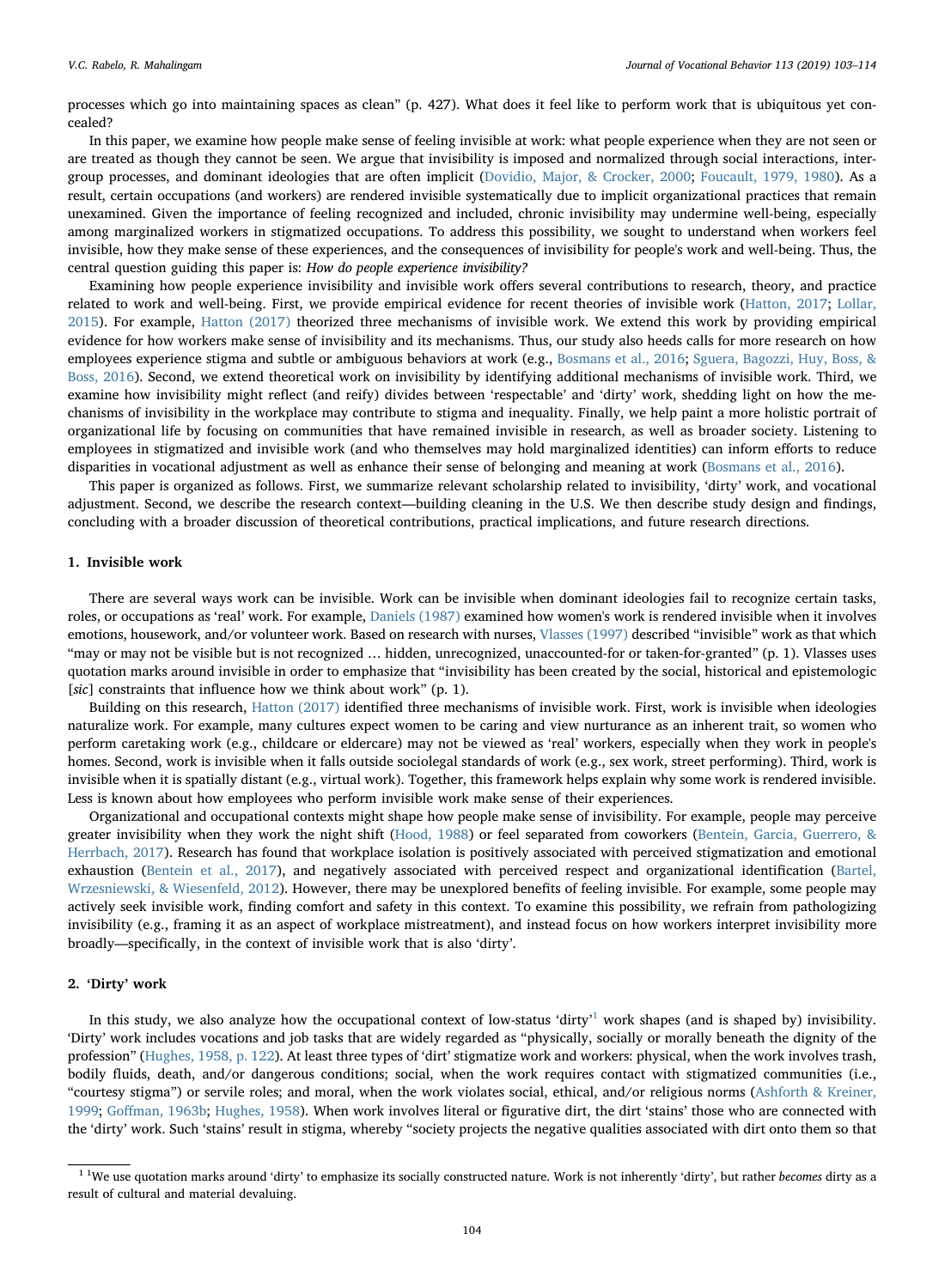they are seen as dirty workers" ([Ashforth & Kreiner, 1999, p. 416\)](#page-10-8). Many societies abide by cultural norms that equate cleanliness with goodness, resulting in avoidance of people, objects, and experiences that are perceived as 'dirty' ([Douglas, 1966](#page-10-9)). Often people "try to create distance from the pollution of dirt and from those who deal with it" ([Simpson et al., 2012, p. 2](#page-11-1)). Thus, many 'dirty' occupations may also constitute invisible work. Sociocultural mechanisms in particular [\(Hatton, 2017](#page-11-0)) may explain the connection between 'dirt' and invisibility.

Paradoxically, 'dirty' work occupations often are regarded as necessary for societal effectiveness, yet also viewed as demeaning, disgusting, and/or undesirable forms of work ([Douglas, 1966;](#page-10-9) [Hughes, 1958, 1962\)](#page-11-7). Employees in 'dirty' work (unlike those in 'dignified' or 'respectable' occupations) may face particular challenges with respect to feeling valued, important, and worthwhile ([Ashforth & Kreiner, 1999](#page-10-8); [Bickmeier, Lopina, & Rogelberg, 2015](#page-10-10); [Douglas, 1966\)](#page-10-9). By extension, they also may struggle with vocational adjustment; employees in 'dirty' work often are deprived of "intrinsic rewards such as job satisfaction, engagement and opportunity for career advancement" ([Simpson et al., 2012, p. 1\)](#page-11-1).

# 3. Vocational adjustment in invisible 'dirty' work

Most people have a fundamental need to feel like they belong (e.g., [Baumeister & Leary, 1995;](#page-10-0) [Hartgerink, van Beest, Wicherts, &](#page-11-9) [Williams, 2015](#page-11-9); [Maslow, 1968\)](#page-11-10). People who feel like they belong and matter are more likely to report positive health indicators, including greater self-esteem, lower depression and anxiety, better immune functioning, and more positive affect (e.g., [Baumeister &](#page-10-0) [Leary, 1995;](#page-10-0) [Rosenberg & McCullough, 1981](#page-11-11)). The positive effects of inclusion extend to vocational adjustment ([Shore et al., 2011](#page-11-12)). For example, employees perceiving greater belongingness at work are more likely to engage in helping behaviors ([Den Hartog, De](#page-10-11) [Hoogh, & Keegan, 2007\)](#page-10-11) and experience meaning in their work ([McClure & Brown, 2008\)](#page-11-13).

Feeling invisible, however, as well as performing 'dirty' work, may threaten this basic need for inclusion. Extensive research supports the notion of a "reflected or looking-glass self" ([Cooley, 1902, p. 184\)](#page-10-12), whereby people look to others to help form their sense of self (Goff[man, 1959, 1963a, 1963b\)](#page-11-14). Indeed, several empirical studies have supported the importance of outsiders' validation and affirmation in order to bolster one's self-esteem and identity, especially at work (e.g., [Ashforth, Kreiner, Clark, & Fugate, 2007;](#page-10-13) [Dutton et al., 2016;](#page-10-1) [van Vuuren, Teurlings, & Bohlmeijer, 2012\)](#page-11-15). According to the social valuing perspective, employees gauge how others treat them to appraise their sense of worth and importance [\(Dutton et al., 2016](#page-10-1)). Interactions with coworkers and customers therefore offer opportunities for valuing and/or devaluing acts [\(Dutton et al., 2016\)](#page-10-1). When employees feel valued, they also report greater meaning in their work [\(Wrzesniewski, Dutton, & Debebe, 2003\)](#page-11-16).

Thus, social recognition is an important resource that many employees value. According to conservation of resources (COR) theory, people are motivated to seek and preserve phenomena of value, and often experience stress when they feel that their resources are lacking or being threatened ([Hobfoll, 1989, 2002;](#page-11-17) [Lazarus & Folkman, 1984](#page-11-18)). Important resources for people's well-being include feeling noticed, included, and valued (e.g., [Baumeister & Leary, 1995](#page-10-0); [Dutton et al., 2016\)](#page-10-1). When these resources are denied, as is the case with invisibility and 'dirty' work, there could be negative consequences for employees' well-being. Indeed, extensive evidence suggestions that social rejection carries harmful consequences for direct targets as well as bystanders and broader society (for reviews, see [Baumeister & Leary, 1995;](#page-10-0) [Hartgerink et al., 2015](#page-11-9); [Williams, 2007](#page-11-19)).

The negative effects of rejection may be exacerbated in the context of invisible 'dirty' work. COR theory can account for why some employees may negatively appraise invisibility and interpret it as a stressful event. On the other hand, some employees may appraise invisibility more positively, especially if they seek to escape the "nightmare of participation" [\(Kolowratnik & Miessen, 2012](#page-11-20)) that permeates modern work. Thus, the question guiding this study remains intentionally broad: How do workers experience invisibility?

# 4. Research context: building cleaning as invisible 'dirty' work

Given our interest in the lived experience of invisibility, we selected an "extreme" research and theoretical context [\(Yin, 2013](#page-11-21)) for the current study: janitors<sup>[2](#page-2-0)</sup> in building cleaning. According to the [Bureau of Labor Statistics \(2018\):](#page-10-14)

Janitors and building cleaners keep many types of buildings clean, orderly, and in good condition. … Most janitors and building cleaners work indoors, but some work outdoors part of the time, sweeping walkways, mowing lawns, and shoveling snow. They spend most of the day walking, standing, or bending while cleaning. Sometimes they must move or lift heavy supplies and equipment. As a result, the work may be strenuous on the back, arms, and legs. Some tasks, such as cleaning restrooms and trash areas, can be dirty and unpleasant.

As mentioned, building cleaning involves invisible work; indeed, some scholars assert that "invisibility is a fundamental characteristic of cleaning work" [\(Abasabanye, Bailly, & Devetter, in press](#page-10-15)). That is, invisibility becomes part-and-parcel of building cleaning, given the way that this occupation is structured and managed. Thus, building cleaning is invisible for several reasons, including sociocultural, spatial, and temporal mechanisms ([Hatton, 2017](#page-11-0); [Hood, 1988\)](#page-11-6).

First, sociocultural ideologies, such as perceptions of 'dirty' work, render this occupation invisible. Building cleaning involves at least two types of 'dirt': physical (cleaners work in noxious conditions and are associated with the trash and bodily fluids they clean); and social (cleaners are subservient in their customer relations, organizations, and broader society). Additionally, cleaning involves

<span id="page-2-0"></span> $<sup>2</sup>$  Although the Bureau of Labor Statistics uses the term 'janitor', most of our participants preferred the term 'custodian' or 'building cleaner', so we</sup> defer to their language.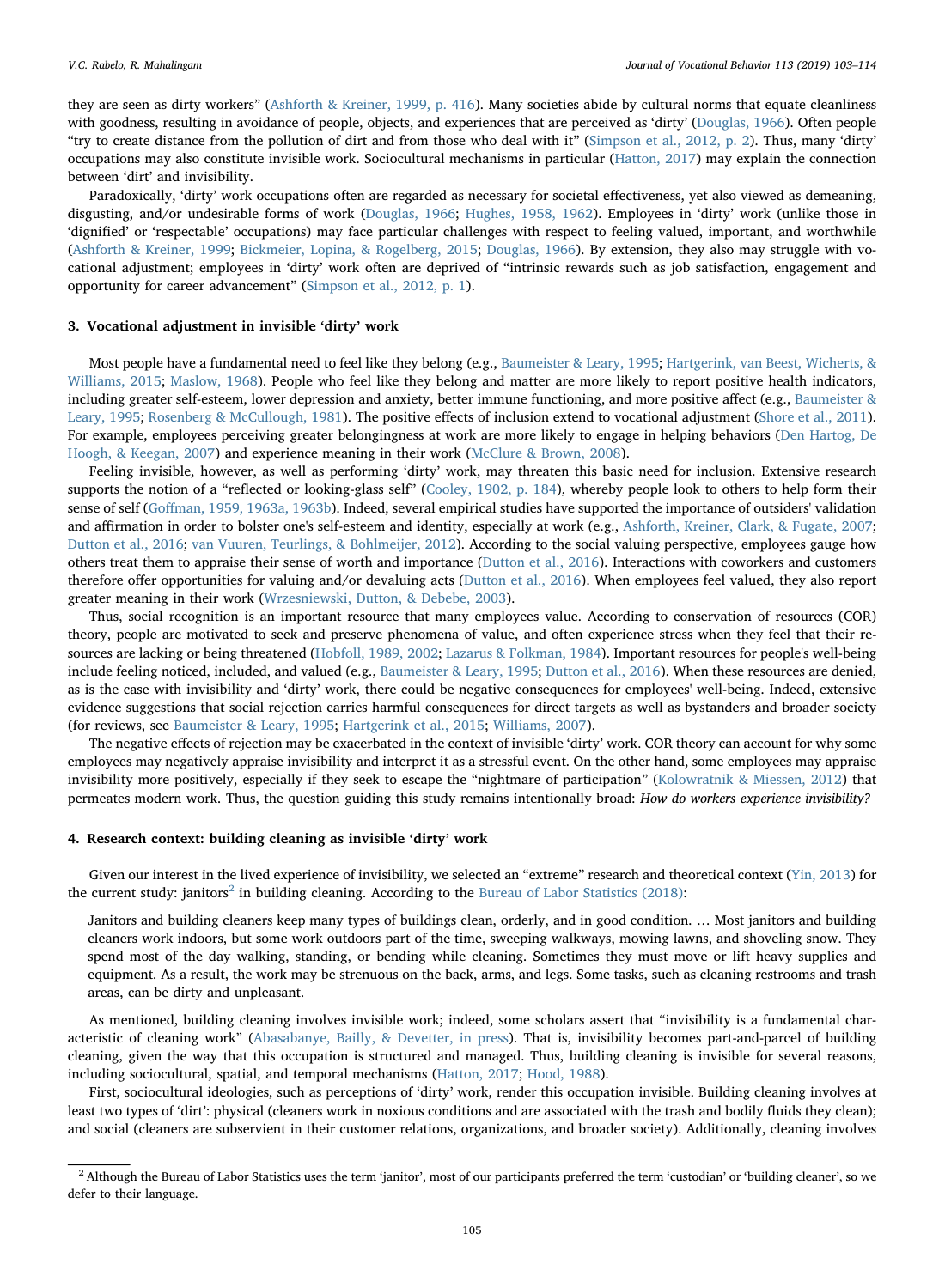tasks that are historically and culturally associated with women, whose labor in general is often naturalized, thankless, undervalued, and therefore rendered invisible (e.g., [Fletcher, 1999](#page-10-16); [Simpson & Lewis, 2005](#page-11-22)).

Second, spatial and temporal mechanisms conceal building cleaning (and cleaners) from the customers they serve. Building cleaners often work alone and late at night or early in the morning, making them physically and socially isolated from coworkers and customers. Further, power dynamics may reduce the likelihood and quality of interactions between cleaners and customers in the event they do cross paths. For example, [Messing \(1998\)](#page-11-23) observed how hospital cleaners felt invisible when doctors excluded them (e.g., not inviting them to social events) and when customers disregarded their presence (e.g., throwing trash on the ground next to cleaners). In a similar vein, [Brody \(2006\)](#page-10-17) views invisibility as an "illusion" (p. 544) wherein cleaners are "manipulated so as to be largely invisible to the consuming middle-class public" (p. 542).

Taken together, building cleaning is often hidden from view via institutional practices as well as rendered invisible by occupational outsiders who either cannot or do not acknowledge cleaners. Thus, building cleaning is an important and valuable context for understanding when, how, and why workers experience and make sense of invisibility.

# 5. Method

The overarching research question guiding this study is: How do employees experience invisibility? Using an inductive approach, we discovered how employees encounter invisibility and make sense of these experiences.

#### 5.1. Epistemology and methodology

This study examines the lived experience of invisibility: the ways that people perceive and describe invisibility emotionally, cognitively, physically, and socially. Our methodology is guided by our beliefs that invisibility is difficult to observe, and that people vary widely in the meanings they ascribe to invisibility. Given our interest in employees' experiences and interpretations of invisibility, we draw from phenomenology, "the studies of essences…the conscious experience of how a person relates to the lived world that she or he inhabits" [\(Orbe, 2000, p. 605](#page-11-24); see also [Giorgi & Giorgi, 2003\)](#page-11-25). Griffi[n and May \(2012\)](#page-11-26) describe phenomenology as a field of philosophy "which seeks to understand what it is like for an individual to experience at first hand the phenomena of the world" (p. 442).

Phenomenology is particularly useful and important for understanding phenomena "that cannot be revealed by ordinary observation" [\(Sanders, 1982, p. 354](#page-11-27)), such as invisibility. Phenomenological research designs include three steps: choosing a phenomenon to investigate, collecting data, and conducting phenomenological data analysis ([Sanders, 1982](#page-11-27)). Our phenomenon of interest is the lived experience of invisibility (step 1), so we collected data from building cleaners, who are experts given their involvement in invisible work (step 2). Finally, we interpreted detailed narratives from a subset of building cleaners (step 3). For more information about phenomenology in organizational research, see [Sanders \(1982\)](#page-11-27) and [Gill \(2014\).](#page-11-28)

Our epistemology and methodology also draw from feminist standpoint theory [\(Hartsock, 1983\)](#page-11-29) and situated knowledges ([Haraway, 1988](#page-11-30)), which reject the notion of objectivity and instead acknowledge the ways that power and social location shape the way knowledge is created, shared, and legitimized. Standpoint theorists also assert that people who have been marginalized are uniquely (and, often, best) situated to generate theory. We combine these methods to emphasize the socially constructed nature of reality and the ways that lived experiences are shaped by people's social location and relationships to power.

#### 5.2. Procedure

We first surveyed 199 building cleaners across sixteen workgroups at a large public Midwestern university. Cleaners completed the survey during work hours and were not individually compensated for their participation. We provided refreshments at each survey administration and a \$10 USD prize to every tenth participant to submit a survey. All 199 cleaners who elected to participate provided complete data. The survey contained both closed-ended and open-ended questions. We interpreted participants' responses to open-ended questions: What are the best aspects of your work? What are the worst aspects of your work? What has been your greatest heartache in your job? What has been your greatest joy at work?

Given the importance of the richness of people's lived experiences to phenomenology, we felt that one-on-one conversations with participants were important for supplementing our inductive analysis. We invited all survey participants to participate in follow-up conversations (outside of work hours) in exchange for \$50 USD. About half of participants were interested  $(n = 111)$ . We selected a random sample of fifteen cleaners (of whom twelve agreed) to participate in semi-structured conversations with the first author (M length = 130 min). Conversations were organic and free-flowing with the exception of some structured questions designed to capture an abbreviated life history, identify significant workplace experiences, and collect more details in response to spontaneous discussions of invisibility (which occurred in all conversations). All conversations were conducted in English, audio-recorded, and transcribed.

#### 5.3. Participants

The survey sample included 108 men, 77 women, and 14 participants who did not report their gender. On average, participants were 43 years old (SD <sub>years</sub> = 12.5), with ages ranging from 19 to 67. Forty-one participants (20.6%) did not report their age. Approximately 25% of custodians were aged 19–30; 25% were aged 31–45; 25% were aged 46–51; and the remaining 25% were aged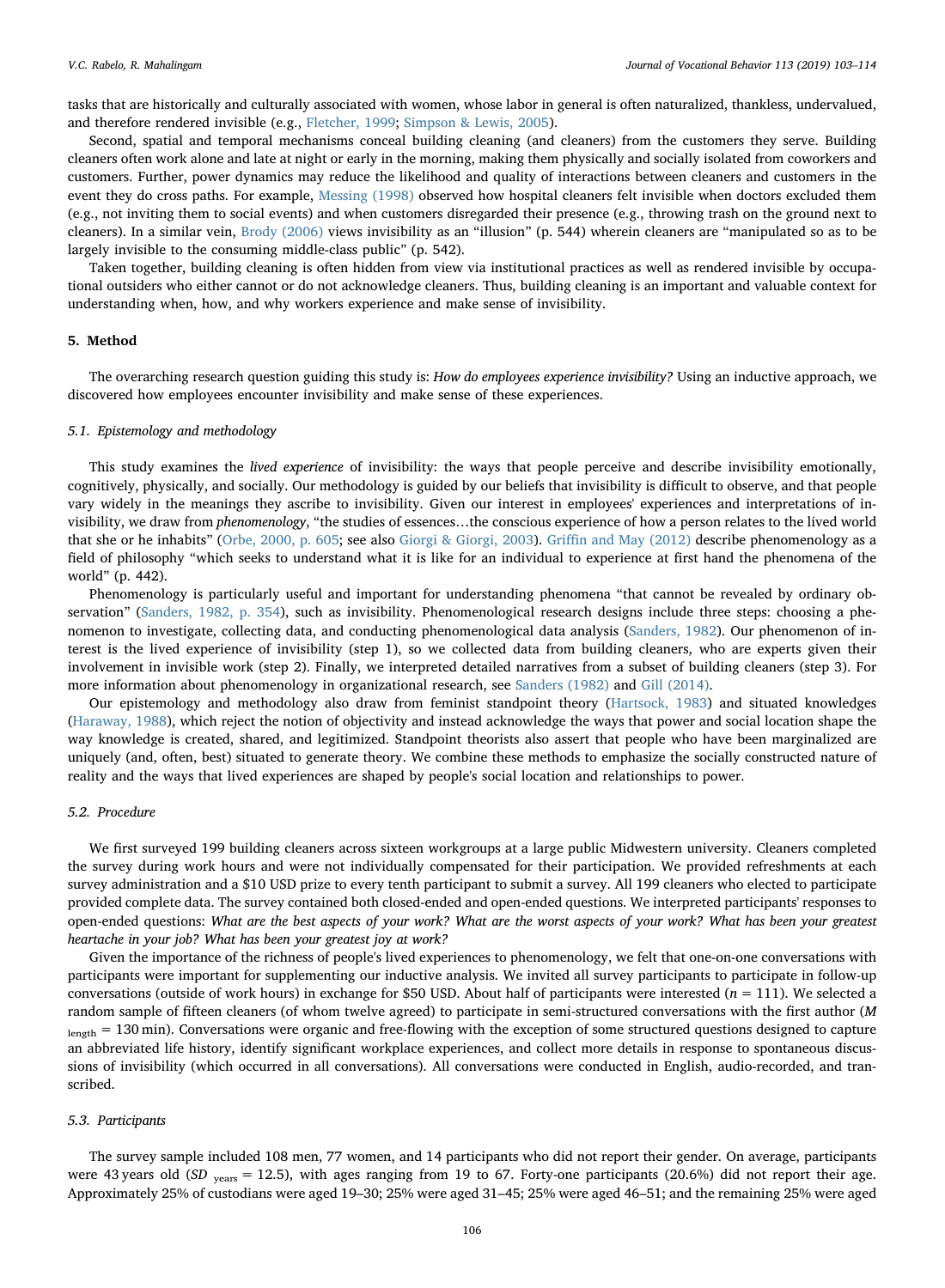52 and older. Tenure in one's current position ranged from two weeks to 52 years ( $M_{years}$  = 9.33,  $SD_{years}$  = 9.27). With respect to race/ethnicity, participants identified as Native American ( $n = 8$ ), Asian or Asian American ( $n = 13$ ), Latina/o ( $n = 18$ ), Black  $(n = 49)$ , and/or White  $(n = 97)$ ; 24 participants did not share their race/ethnicity. Most cleaners  $(n = 155; 78%)$  were born in the U.S., and 28 (14%) were born in another country (sixteen did not report their birth country). The demographics of the interview subsample were similar to the characteristics of our full sample and the larger community.

#### 5.4. Data analysis

According to Griffi[n and May \(2012\)](#page-11-26), Interpretive Phenomenological Analysis (IPA) is an inductive technique that generates theory by centering the experiences of "knowers" (p. 448; for more information about IPA, see [Smith, 2004](#page-11-31); [Smith, Flowers, & Larkin,](#page-11-32) [2009\)](#page-11-32). IPA is important when studying marginalized groups, given its attention to people "whose voice[s] may otherwise be suppressed by the prevailing assumptions that others may make about them" (IPA; Griffi[n & May, 2012, p. 448](#page-11-26)). As [Smith \(2004\)](#page-11-31) states, one outcome of IPA is a better understanding of "both the important generic themes in the analysis, but also about the life world of the particular participants who have told their stories" (p. 42).

To conduct our IPA, we entered survey and interview data into Dedoose, a web-based program that facilitates mixed-methods research. We conducted open coding to identify all text excerpts that described experiences of invisibility, then triangulated openended survey data with interview data. While seeking to retain and privilege participants' own words and experiences, we identified general themes to help interpret their experiences: types of invisibility experiences; appraisals of invisibility; and mechanisms of invisibility. The specific codes, on the other hand, were informed by participants' lived experiences. Across these steps, we distinguished between direct quotes from participants and our interpretations of their experiences. At times, we made slight edits to participants' stories for clarity.

# 6. Results

Below we describe the three themes that guided our analysis of participants' experiences: types of invisibility experiences; appraisals of invisibility; and mechanisms of these experiences.

#### 6.1. Types of invisibility experiences

Several themes emerged in our analyses. The first theme pertained to the types of invisibility that participants described experiencing: invisibility at work and of work.

#### 6.1.1. Invisibility at work

The most common type of invisibility that participants described was embedded in interpersonal interactions. We interpret these experiences as interpersonal invisibility, or *invisibility at work*. Participants often felt invisible when interacting with their customers—namely, students and faculty on campus. Paradoxically, participants felt most invisible when they could be seen by others but were treated as though they could not be seen. One participant described "not being noticed when entering a room…[no] simple 'hello' or 'thank you'." Their usage of the word 'simple' suggests how customers can, in the cleaner's view, rather easily cease rendering the cleaner invisible—yet for some reason this is not an accessible, feasible, or desirable response. One cleaner described her greatest heartache at work as "how people can pass you by as if you're invisible as you work." The verb 'can' implies that when customers are able to interact with cleaners, they often do not. Another cleaner described feeling "needed but not looked at." This suggests how cleaners feel that their customers sometimes recognize the importance and necessity of their work yet refuse to acknowledge the people performing this work. Together, these responses suggest how cleaners are rendered invisible—that is, made to feel invisible when they can be seen.

Although many cleaners work alone and overnight, the frequency of social interactions with coworkers and/or customers varied depending on the shift and building context. Even some workers assigned to the night shift had opportunities to interact with customers, especially in buildings with greater foot traffic in the evening hours (e.g., libraries, student centers, some research facilities). At times customers rendered cleaners' labor invisible in these interactions. Other participants felt invisible when they initiated social interactions with customers and were subsequently ignored. One participant described one of the worst aspects of her work as when "you say 'good morning' and they [customers] look right thru you" [sic]. Similarly, another cleaner responded, "when you say hello or greet someone they will ignore you." Someone else's worst part of job was "when people don't acknowledge us." A few survey participants identified one of the worst parts of their job as "not being recognized by people in building."

Non-recognition took on several meanings for participants, including not being greeted, called by name, or appreciated. For example, one participant felt invisible because "occupants don't show appreciation for our work or acknowledge us." Another cleaner directly addressed the first author—a student at the time of data collection—and shared that "y'all [students] look right past us … Like [we] not even there," again emphasizing the role of customers in further rendering custodians 'unseen' in what is already invisible work. One cleaner described feeling hurt when "doing a good job and no one notices," but did not specify if 'one' refers to customers, coworkers, and/or managers.

Although participants were hired by the organization directly (i.e., not subcontracted), one cleaner described invisibility as follows: "how are we really not considered to be staff, students or faculty. So who are we??" For this cleaner, invisibility was experienced as alienation from the organization. This quote also suggests how invisibility may affect other social processes at work,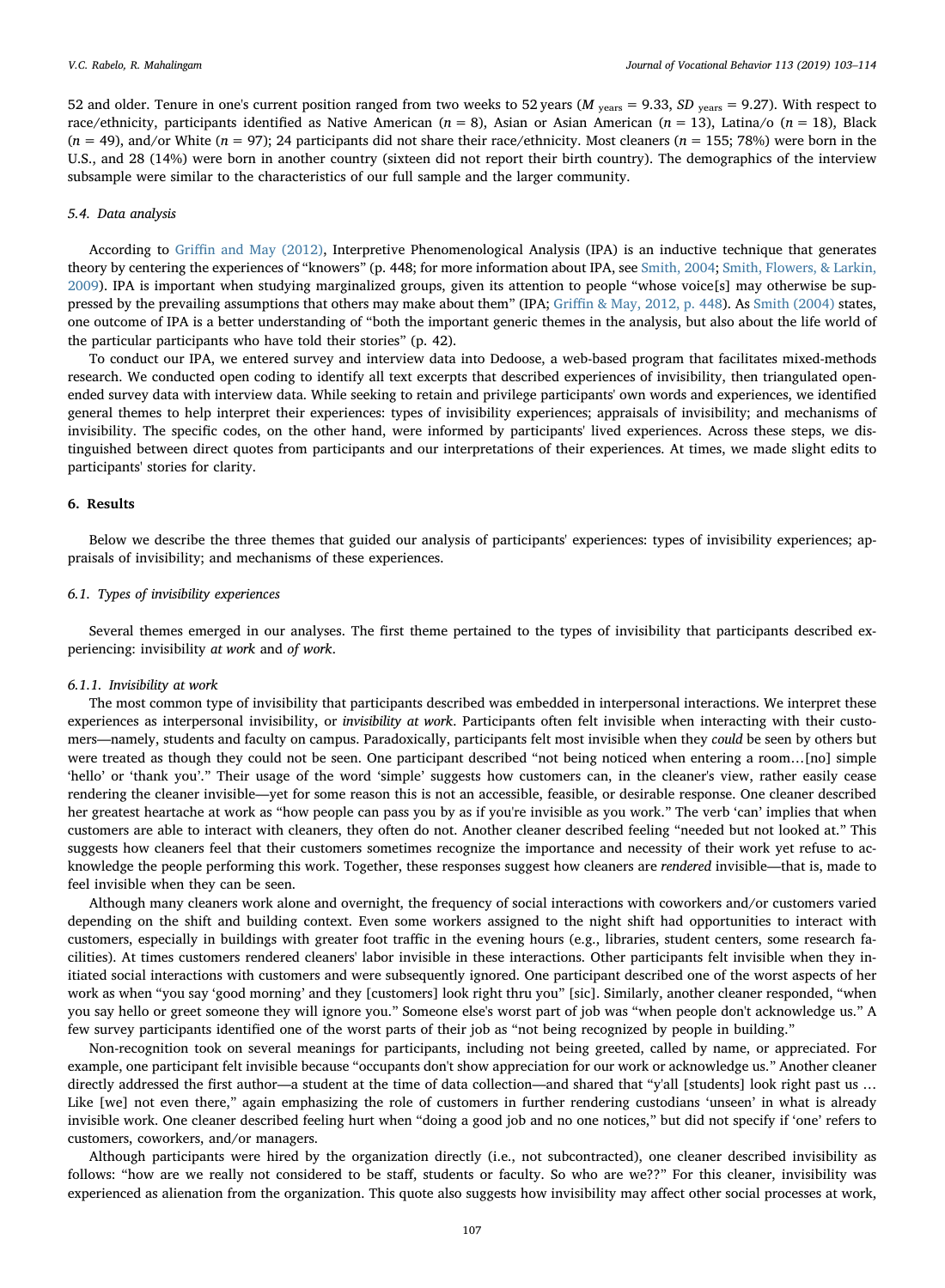# including identity formation and organizational identification.

Several participants used metaphors to make sense of invisibility at work, such as feeling "like a shadow", a ghost (e.g., customers "look right through you"), or as a non-human. This imagery shows how cleaners experience invisibility as ghostliness and dehumanization. Together, participants' interpretations reveal the multiple meanings of invisibility, including customers' failure to: ask for, learn, and remember cleaners' names; initiate or return cleaners' eye contact or greetings; or express appreciation and gratitude for cleaners' work. Cleaners often felt that customers pretended they didn't exist and went out of their way to avoid social interactions. By and large, participants experienced invisibility when they were not acknowledged, greeted, or thanked, and thereby denied recognition.

#### 6.1.2. Invisibility of work

Cleaners also described how their social and vocational context rendered their labor invisible. We interpret these experiences as invisibility of work, or non-recognition of labor and the occupation itself. First, for cleaners to do their jobs is to render their labor invisible. Cleaning work involves the removal of dirt and bacteria, by nature an invisible task. Thus, many customers fail to notice cleaners' labor until it is not done at all (e.g., they arrive to work and see an overflowing trash bin). Further, many cleaners are assigned to shifts that extend late into the night or early in the morning, thereby minimizing their opportunities for interactions with others, whether coworkers or customers. Thus, these working conditions predispose workers to invisibility.

One person described how cleaning "work [is] not recognized." Other cleaners described not receiving credit or acknowledgement for their work from managers. Another shared experience was the tendency for customers to treat custodians' work as if it were invisible—for example, ignoring 'Caution' signs and treading through freshly mopped or waxed floors. As another custodian described,

Oh, [students] definitely get in my way. They don't really care what I'm doing. You know, I'll be trying to mop the floor… They'll see that, and they'll just go use it anyway. It's like, "All right. I guess I'll wait another 5 minutes." Little stuff like that.

Such disregard for custodians' work carries a number of consequences, including elevating the risk of an occupational hazard (for customers and cleaners alike), ruining custodians' hard work, and possibly intensifying their workload or putting cleaners at risk for disciplinary action.

The invisibility that characterizes some vocations, including cleaning and overnight work, is a potential chronic threat to people's needs for self-worth, recognition, and meaningful existence. As one participant described, "A lot of time your work, even though you're doin' a good job, it's gonna go unnoticed," due to customers' absentmindedness, or their absence, given the prevalence of night shifts in this vocational context.

#### 6.2. Appraisals of invisibility

The next theme includes participants' descriptions, and our interpretations, of what it feels like to be invisible at work. Here we explore the affective and cognitive aspects of experiencing invisibility.

#### 6.2.1. Shame

Some participants felt ashamed when they were rendered invisible. Shame is an emotion typically experienced in response to a perceived moral transgression, and may be common among people who perform 'dirty' work (e.g., [Rivera & Tracy, 2014](#page-11-33)). One cleaner felt "like they want to shoo me away" when customers failed to initiate or return eye contact. He went on to describe additional ways that the vocational context of 'dirty' work shaped some recurring episodes of invisibility (and ensuing shame):

There's some weird moments where a dude will fart around me, that makes me feel like, "Yeah, you really don't care about my opinion at all." Then there's a half of me that's laughing about it. When a dude's like coughing up a loogie [mucus], that gets like, "Wow, dude, I'm here. You're not even embarrassed that I'm here. I'm that little." At the same time, guys are in the stalls next to each other and taking a dump and they're talking so maybe it's just [that] they're kids. ... "I'm right here," I screamed one time. I'm thinking in my head, "Why are you doing this? I'm right here, like I'm invisible."

This participant first acknowledges a social norm in his cultural context—that certain bodily emissions (e.g., flatulence, defecation) are reserved for private spaces. He feels invisible when others perform these bodily emissions in his presence. The lack of embarrassment among the customers of his 'dirty' work make him feel "little." He also attributes this behavior to a lack of maturity, describing his customer (adults) as "kids." In recounting this experience, he described varied emotions, including amusement ("laughing about it"), astonishment ("Wow, dude, I'm here"), and shame ("you really don't care about my opinion at all"). To make sense of this experience, the cleaner pretends to make himself more visible using imagined dialogue with his customer ("I'm here"), or actually makes himself more visible ("'I'm right here', I screamed one time"). This experience suggests how invisibility appears to be part-and-parcel of the stigma associated with 'dirty' work, and can sometimes elicit feelings of shame; in turn, shame and 'dirt' help to further reify and naturalize invisibility.

#### 6.2.2. Fear and anxiety

Other employees—primarily women—associated invisibility with appraisals of fear and anxiety. One custodian recounted how his supervisor, a woman, felt uncomfortable because "guys still walk in [the bathroom], unzip [their pants], try and handle their business [i.e., urinate] right in front of her like she's not there." In many organizations, exposing one's genitals would be viewed as sexual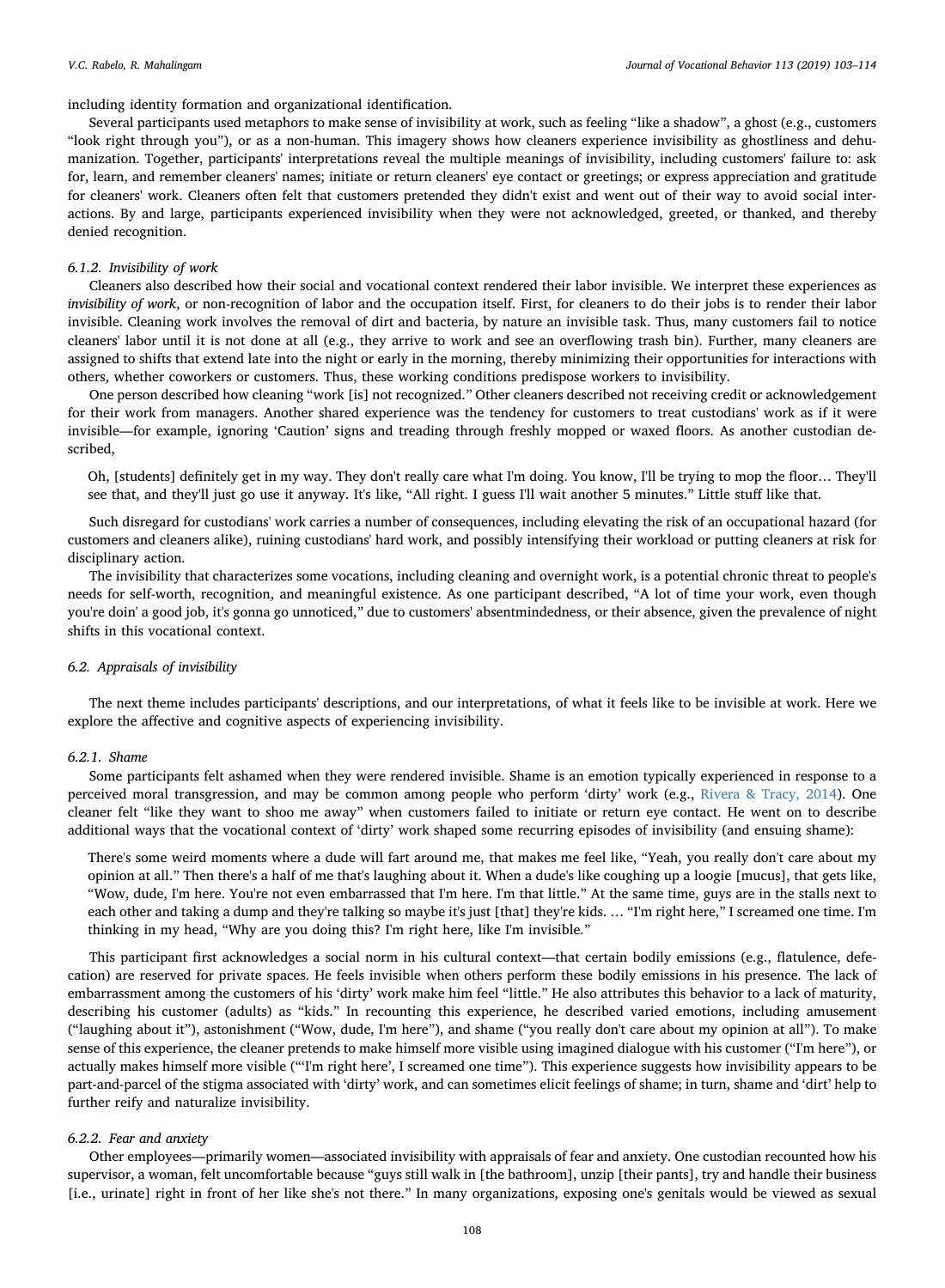harassment; yet this same behavior appears more normalized in the vocational context of building cleaning, despite the ways this form of invisibility can spark feelings of discomfort and violation.

Another participant experienced invisibility as a lack of comfort or safety. She asserted that "for the most part, it's safer when you're in and around other people." She also described how she would encourage younger women custodians to work in more populated areas. Another woman shared this sentiment, often feeling discomfort and unease when working alone and overnight (as was often the case). This participant, a Black woman, also sometimes encountered homeless people seeking shelter in the academic building she cleaned, putting her in the challenging of position of wanting to feel safe while also not wanting to displace the people seeking shelter (and avoiding involving law enforcement, in the interest of all parties involved). For these participants, they interpreted invisibility as not being around other people, or as being around people who made them feel unsafe; in turn, invisibility was associated with feelings of discomfort, fear, and/or anxiety.

# 6.2.3. Sadness

Some cleaners felt sad when they experienced and made sense of invisibility. One cleaner shared how feeling invisible "gets [to] you. Like you not even there" [sic]. Another participant used sarcasm to describe the depersonalizing and dehumanizing effect of invisibility: "It's funny how a job can make you feel like you're not even a person." To temper the pain that some participants experienced in response to feeling invisible, they took actions to render themselves more invisible. One 33-year-old White man complained about "being ignored and given dirty looks almost every day by some lady when I walk by and say 'hello' to the point where I just ignored her from then on."

#### 6.2.4. Resignation

Other participants described 'making peace' with invisibility—accepting it as a feature of their job, without necessarily enjoying it. As one cleaner shared,

I do love the headphones part … When I walk through a bunch of students here… I don't see them looking at me. They kind of see through me, which is actually okay. It's fine. Especially when I have my headphones in, I think that they understand that I don't want to talk to them as much as they don't want to talk to me but it's nice getting compliments like, "Hey, you do a great job here," and, "Hey, I've never seen a building so maintained before," stuff like that.

This participant expressed his appreciation for being able to wear headphones while working, serving the dual purpose of providing entertainment during otherwise tedious work as well as creating a barrier between himself and customers. When interacting with students (or attempting to), this participant usually felt invisible ("I don't see them looking at me. They kind of see through me…"). Although he laments not receiving more appreciation and recognition for his work, he finds some comfort in at least being able to acknowledge the mutual aversion. This participant feels that customers' aversion stems from snobbery and classism, whereas his aversion stems from a desire to avoid such behaviors (and, by extension, the people ignoring him). This same participant went on to share how he coped with feeling invisible at work:

Yeah, lately the less that I say to people about anything, the better I'm doing. I mean, heck, even lately, nobody knows this but I've kind of put on like a, 'I'm sad' face... I don't want people to hate me. But like a, 'I'm sad, don't mess with me, I'm having a bad day' kind of face and it's totally not true. That's actually my way of making myself even more invisible.

Similar to the headphones, the "sad face" the participant puts on is both reflection and reification of the class-based divides he experiences between him and the customers, primarily wealthy students. He thus enacts emotional labor (in the form of sadness and avoidance) in efforts to create further distance from those who try to relegate him to the margins.

A few employees did the exact opposite, taking actions to make themselves 'seen'. Some of these employees would try to gain the attention of customers who ignored their greetings. Others went out of their way to craft connections with customers who appeared to take interest in their work and lives. This was especially the case when cleaners were responsible for cleaning a single building (vs. multiple buildings or a rotating schedule). Some cleaners maintained connections with customers even after being assigned to clean another area in the organization.

#### 6.2.5. Acceptance and relief

Conversely, there were times when cleaners favorably experienced the invisible nature of cleaning work, especially when contrasted with the surveillance and micro-management common among many supervisors. For one employee, "The less I see of [supervisors], makes me feel like there's less that's wrong." Another participant appreciated how "a lot of times you are working alone, meaning someone is not hovering over you all day."

Other employees seemed to welcome the invisibility often experienced in cleaning work and did not appraise non-recognition as stressful. For example, several employees stated that the best aspect of their work was working independently and in quiet conditions. One participant enjoyed being able "to engage in conversations with others or choose not to," and another appreciated how they could go their whole shift without talking to anyone. These appraisals largely depended on contextual factors, including building environment (e.g., amount of foot traffic), shift, and supervisor (e.g., level of micro-management). Several people enjoyed being able to listen to music or motivational talk radio while they worked. A few employees described struggling with debilitating anxiety and PTSD; their vocational choice helped temper negative thoughts and feelings associated with interacting with others.

For other employees, invisibility was met with acceptance; participants described feeling "okay with being invisible and independent" and shared that they "do get used to it after a certain amount of time." One woman reported that invisibility "helped me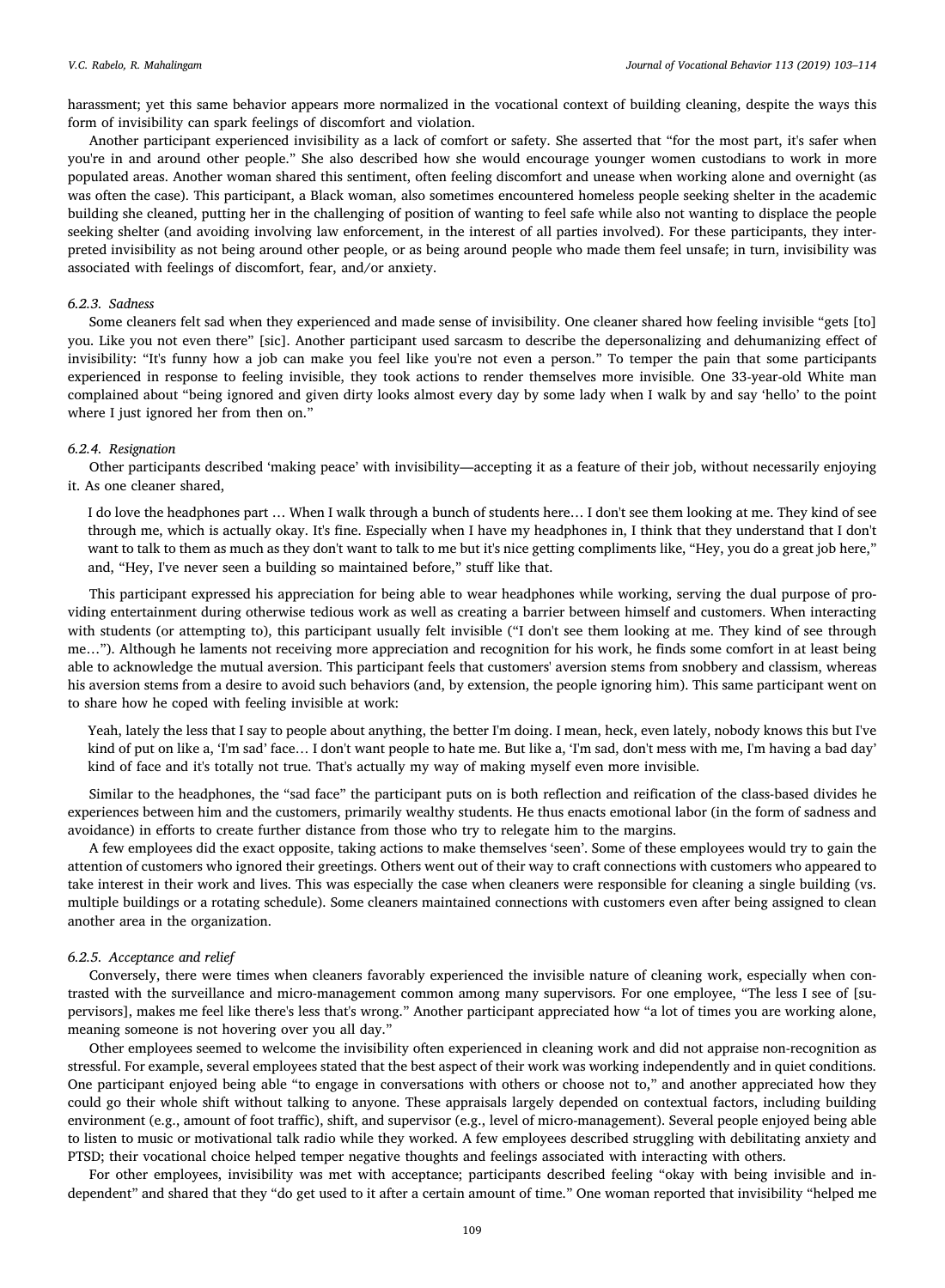understand the concept of humility." Another woman shared, "I don't care what anyone thinks of me. The quality of my work is what matters." Others were more ambivalent about their experiences with invisibility. One woman shared, "I feel helpless to change the way people look at custodians. So I keep my thoughts and head down so I won't be looked at as being a problem."

Some employees assigned to the night shift reported feeling isolated. As mention, this isolation manifested feelings of fear (and actual risk for violence) among some women. One White man in his 20s described feeling isolated as follows:

It's perfectly fine for me. I kind of just hang out in the background, that's the way I've been my whole life. I sat in the back of the classroom, looked cool. Nobody talked to me. I never got picked on through high school because of that but I never associated myself with other people. Now that I'm actually comfortable in social situations, I still just want to hang out in the back. … Introverted, that's what I am. … I'm okay with being invisible and independent.

For this cleaner, invisibility was experienced as the lack of mistreatment; just as his introversion enabled him to "never g[e]t picked on", so his invisibility protects him from potentially uncomfortable or upsetting interactions with customers. He also connected his appraisal of invisibility to his personality traits (e.g., introverted, independent), perhaps resisting the invisibility imposed on him. Similarly, another participant shared, "Sometimes you just don't wanna be around nobody." Thus, some aspects of personality—including independence and introversion—may attenuate the negative impact of invisibility on vocational adjustment.

Finally, a subset of employees described how invisibility helped to promote vocational adjustment. For some participants, anticipating chronic invisibility at work shaped their vocational choices. Even among employees who did not enjoy or benefit from feeling invisible, anticipating invisibility provided realistic expectations about their vocation. It is possible that anticipating mistreatment may help attenuate its negative impact, especially in stigmatized occupations. One participant who cleaned a professional school described invisibility as something he expected when entering the vocation. Another participant stated, "I mean, I wasn't expecting any amount of respect, or gratitude, or anything like that." Similarly, another participant stated: "I think a lot of [students] probably look down on me a little bit, you know? I'm a custodian. It kind of goes with the job, I guess." He went on to say:

I notice that people treat me a little different, but since I'm a little bit more on the friendly side, and I'm a White, adult male, I get a certain amount of respect for that, which is kind of weird. Yeah, I definitely get looks sometimes. Or, people will see that I'm a janitor, you know? I'll have to talk to them, and they don't seem really like they want to talk.

This participant concluded by saying "I mean, it is what it is," suggesting some amount of resignation or tempered acceptance of invisibility at/of work. He also acknowledges how his social location has shaped his experiences; for example, as a White man, he felt he received more recognition than his coworkers, including his supervisor, a Black woman.

# 6.3. Mechanisms of invisibility

Finally, we wanted to examine the institutional mechanisms that perpetuate invisibility of janitorial labor. Some participants' responses enabled us to identify several mechanisms that might explain why and how they have been rendered invisible at work.

# 6.3.1. Class injury

When discussing experiences of invisibility, participants most frequently described interactions with customers—namely, students and faculty. The most common attribution, particularly from White participants, involved class injury and differences. Many cleaners perceived students and faculty to be entitled and dismissive. One cleaner complained about "ignorant people who don't acknowledge your presence because they think you're beneath them." Some participants compared their experiences of invisibility to those of other marginalized groups who also experience social exclusion, whether due to their occupational status (e.g., food service personnel) or stigmatized identity (e.g., homeless people).

As stated by one cleaner, "Some people don't even want to see us while working [but] I am just as good or better than some of the people who don't want to see us while we work." Similarly, a cleaner lamented feeling treated as though she were "there but not there. They [customers] really don't want to see us." These quotes reveal two important aspects of invisibility. First, and paradoxically, invisibility requires visibility; one first notices someone else before rendering them invisible ("there but not there"). Second, the quotes reveal a key factor that may motivate people to treat cleaners as though they are invisible: discomfort from and/or disinterest in cross-class interactions. Stating that others "don't want to see us" emphasizes the accountability that cleaners desired from customers, who intentionally choose to 'unsee' cleaners. Consistent with these attributions, a number of participants explicitly mentioned customers' wealth and sense of entitlement as explanations for their invisible treatment of cleaners.

# 6.3.2. Situational context

Other cleaners suggested that the reasons for invisibility might depend on the situational context. Several participants suggested that invisibility is a byproduct of customers' personalities, including busyness or absentmindedness. One cleaner stated: "You know, it's all on the person. Or what they day like, you know. Sometimes people don't want to talk 'til they have their coffee. You never know." According to a White man in his 20s,

… they just overlook you. I mean so, they just don't really think much of you. They don't know go out of their way to say, "hi" or "bye" or say anything to you. They just kinda see you workin' or whatever. Or they might see you one place and they might go the other direction if they do see you. Or you know – you do get that, you do get that. Like I said, but it goes back. It depends on the building, it depends on the people. Like I said, I can't sit here and say that's every person.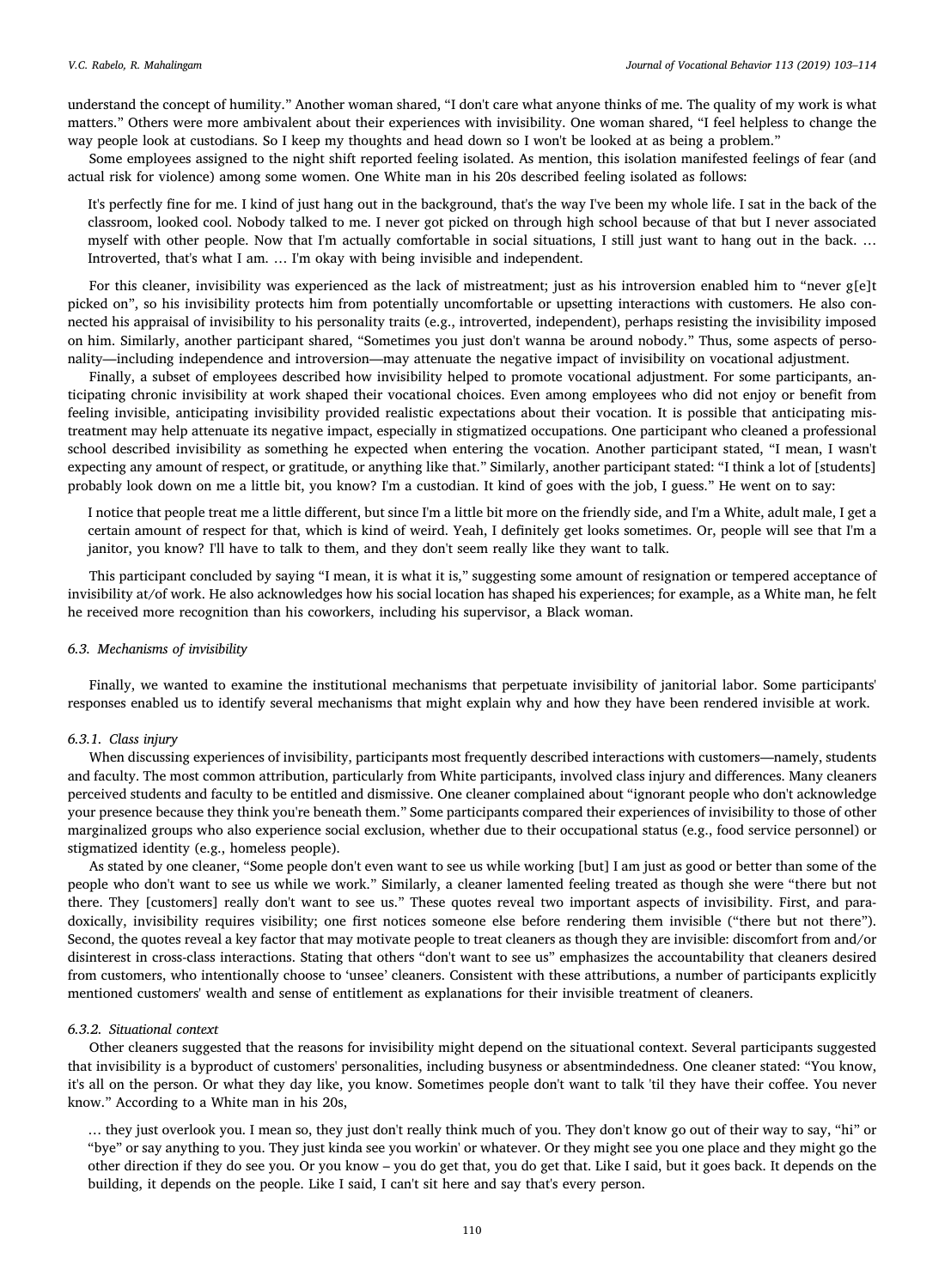This participant views the likelihood of encountering invisibility at work depends on the building environment and the types of people he encounters. In the conversation with the lead author, he also implies that the people most likely to treat him as though he's invisible are students and faculty, rather than lower-status staff (e.g., administrative assistants, food service personnel), coworkers, or supervisors. Although not all building occupants treat him (and his work) as though they're invisible, it was still a relatively common experience that shaped his vocational experience. Other participants shared his perspective, suggesting that their work environment – including shift, building layout, and foot traffic patterns – shaped their exposure to (and attributions for) invisibility from customers.

#### 7. Discussion

Service workers consistently rank appreciation for work and favorable interpersonal relations as some of their most desired job characteristics [\(van Quaquebeke, Zenker, & Ecklo](#page-11-34)ff, 2009), yet participation in invisible 'dirty' work may deny employees systematically of appreciation and favorable treatment. Recognition may be denied continually in work that is deemed 'dirty' and rendered invisible, contexts wherein employees are physically and/or socially sequestered from coworkers as well as the customers they serve. Together, this context—the nexus of 'dirty' work, service work, and invisible work—may present unique experiences of stress and resistance not yet considered in the vocational psychology literature. Our results shed light on how and why people experience workplace invisibility. By focusing on employees at the margins of organizational life and research, and by centering the social context and lived experiences of low-status workers, we hope to illuminate sources of stress, health, and resistance that may be missing from dominant paradigms.

The narratives that cleaners shared illustrate the diverse ways that people make sense of invisibility in 'dirty' work. Their interpretations may also stem from the different ways invisibility was imposed on them, whether culturally, spatially, and/or temporally. The narratives illustrated when cleaners feel invisible—namely when customers ignore their presence or work. Second, we examined how cleaners feel when they experience invisibility. People's social location and their situational context shaped how they appraised invisibility, whether with shame, sadness, anger, helplessness, ambivalence, or relief. Finally, we identified why cleaners felt others rendered them, and their work, invisible. Their narratives revealed several mechanisms, including cultural (e.g., customers' perceptions of 'dirty' work; discomfort with cross-class interactions), spatial (e.g., isolation from coworkers), and temporal (e.g., night shift). Our findings suggest that a confluence of institutional practices and social representations of 'dirty' work operate synergistically to produce, sustain, and reify various kinds of invisibilties. In this way, invisibility is an intersubjective phenomenon characterized by shared meanings.

#### 7.1. Theoretical contributions

Our study offers several contributions to further invisibility research and theory. First, we provide empirical evidence for, and extensions of, organizational theories of invisibility. For example, we build on work by [Hatton \(2017\)](#page-11-0) by examining how people negotiate and make sense of invisibility. By focusing on invisibility as a phenomenon, we also identified a central paradox: workers most often felt invisible when they were in fact visible. People experienced invisibility when they saw customers notice them, but subsequently ignore or 'unsee' them. These experiences reflect the duality of (in)visibility: noticing (visibility) is a prerequisite for non-recognition (invisibility). Participants also experienced invisibility when their work was hidden (e.g., night shifts) or ignored (e.g., customers disregarding a caution sign and walking across a freshly waxed floor). This second subtheme demonstrates how when customers could see—but chose to ignore—cleaners' labor, cleaners themselves felt invisible. We therefore argue that intersubjectivity - the dynamic interplay between work, social interaction, and embodied work identities – is a critical element of invisibility. Research on invisibility therefore ought to foreground the willful disengagement of customers and identify the mechanisms that naturalize such practices. In that spirit, by foregrounding intersubjectivity, our research makes an important theoretical contribution in furthering our understanding of invisibility as part-and-parcel of 'dirty' work and boundary maintenance.

Second, our findings show how invisibility may differentially affect vocational adjustment as a function of workers' interpretations. For employees who felt upset when customers failed to notice or appreciate their work, invisibility might feel like social devaluing ([Dutton et al., 2016\)](#page-10-1) and "interfere with the satisfaction of seeing the results of their work" [\(Ghidina, 1992,](#page-11-35) p. 81). When employees felt hypervisible – whether scrutinized by supervisors or objectified in the community surrounding the organization – they seemed to feel more dispassionately about, and accepting of, invisibility. Several employees 'embraced' invisibility as a form of resistance, whether eschewing interactions with rude, entitled customers or escaping the "nightmare of participation" [\(Kolowratnik &](#page-11-20) [Miessen, 2012](#page-11-20)) that many managers mandate. Some participants engaged in strategic invisibility [\(Lollar, 2015](#page-11-3)), such as wearing headphones or lowering one's gaze, to avoid interpersonal interactions or mitigate the pain of being ignored. Other participants enacted behaviors to make themselves more available, accessible, and seen—to seek, demand, and claim recognition and appreciation that was not easily or consistently bestowed. Together, these findings illustrate the complex ways that invisibility affects vocational adjustment and well-being, including belonging, meaning, safety, and satisfaction at work.

Our findings also show how invisibility reflects, and may reinforce, power dynamics in organizations and broader society. As [Simpson et al. \(2012\)](#page-11-1) describe, "avoidance rules mean that occupations which deal with polluting, physical dirt are carried out by members of lower classes who are separated spatially and socially from other groups" (p. 3). Our findings suggest that invisibility may be a manifestation, as well as a cause, of such "avoidance rules" that permeate 'dirty' work. For example, people with greater class privilege, socioeconomic power, and organizational status (e.g., facilities managers; institutional administrators) render workers (and their work) invisible by assigning people to work alone and overnight, separated from coworkers and customers. In this way, invisibility is engineered and normalized through organizational practices. Cleaners' narratives also revealed how power relations may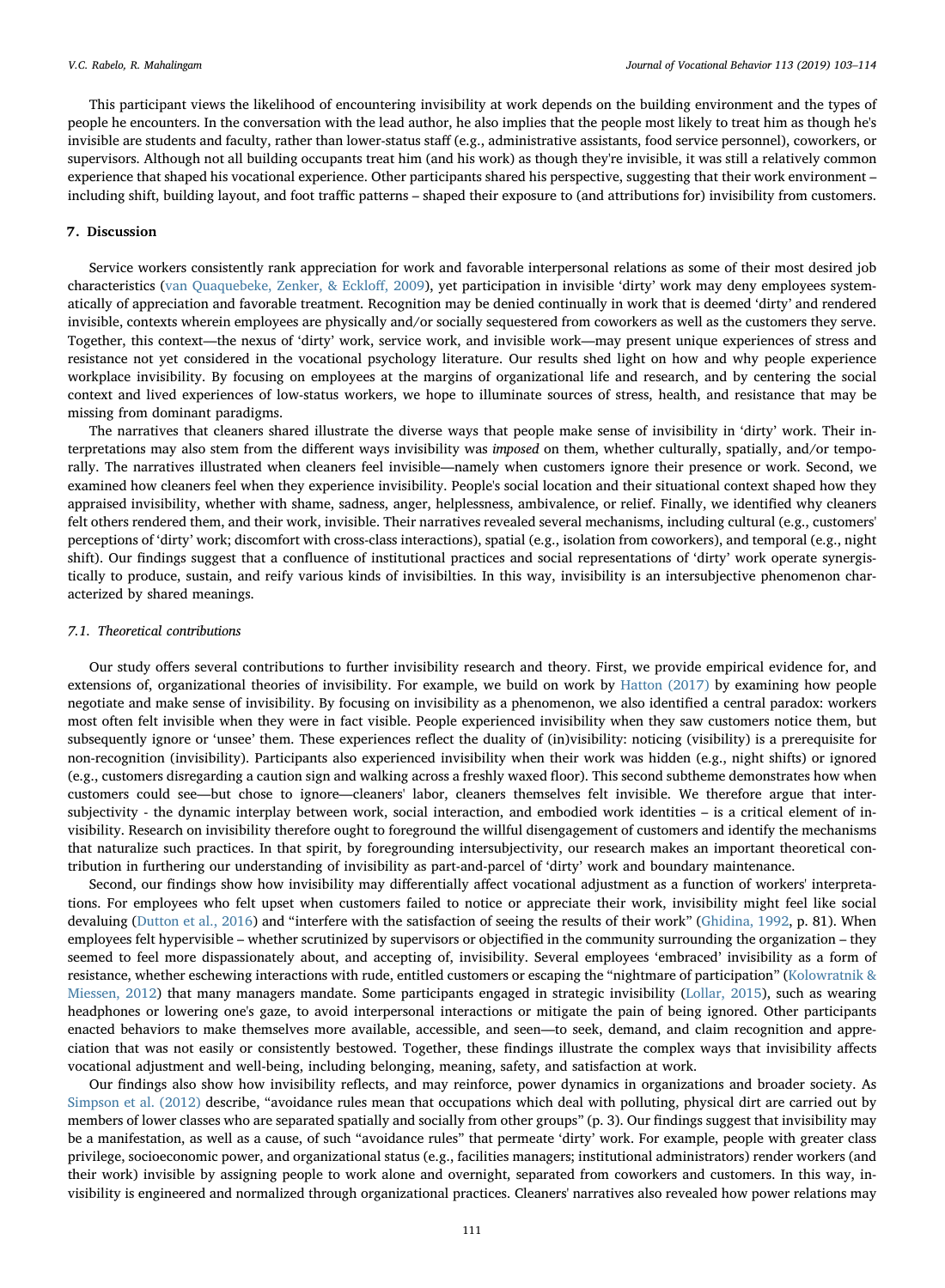in part produce invisibility. Several cleaners mentioned the ways that class divides, as manifested by customers' entitlement and sense of superiority, explain why customers render workers invisible. Our findings show how customers are a key group of stakeholders that may set and reinforce class-based "avoidance rules." Some workers felt relieved by their isolation, given the ways it helped them avoid the consequences of abuses of power (e.g., micromanagement from supervisors; surveillance from racist/xenophobic community members). Thus, invisibility may function as both a cause and consequence of boundary maintenance ([Lamont & Molnár,](#page-11-36) [2002\)](#page-11-36) in organizations and broader society.

#### 7.2. Limitations and future directions

This study combined two types of qualitative data from a convenience sample. Our survey was administered in English at a single time point, so our sample systematically excludes certain employees, including those with prolonged illness/disabilities and/or those who feel more comfortable communicating in languages other than English. More inclusive research practices, such as providing surveys and interview opportunities in multiple languages, will provide a fuller understanding of how workers experience invisibility in different cultural contexts. In the U.S. (and many colonial contexts), members of marginalized groups disproportionately perform 'dirty' work—including women, people of color, immigrants, and the intersections of these groups (e.g., Duff[y, 2007;](#page-10-18) [Simpson et al.,](#page-11-1) [2012\)](#page-11-1). More research is needed to understand how invisibility and dirty work are tied to race, gender, and class.

Second, we do not know the frequency of invisibility in cleaning work, much less other vocational contexts. It can be challenging to design survey and interview questions that capture acts of omission (i.e., absence of recognition or cultural representation; [Fryberg](#page-10-19) [& Eason, 2017](#page-10-19)). In our study, a participant's failure to discuss invisibility does not necessarily indicate that this phenomenon is not salient to them; rather, they simply chose not to mention it, for any number of reasons.<sup>[3](#page-9-0)</sup> Thus, future studies could incorporate additional (and perhaps subtler) measures of invisibility in a range of occupations (both invisible work and visible work).

Third, our study focuses on invisibility as experienced by members of a marginalized group (i.e., cleaners). Future research could examine invisibility from the perspective of 'offenders', who—intentionally or not—may be complicit in undermining the dignity and working conditions of cleaners. For example, are customers aware of the ways they render cleaners (and their work) invisible? Could any interventions with customers alleviate workers' pain stemming from negative appraisals of invisibility? Further, incorporating the perspectives of 'perceivers' and 'receivers' could disentangle how appraisals of and attributions for invisibility may affect the coping process. For example, if employees perceive that others are rendering them invisible because of absent-mindedness vs. class injury, how do these attributions shape appraisals? This question awaits future research.

Our focus on a single occupation heeds calls for research sensitive to occupational context, but also presents limitations about generalizability. Given our emergent theory of invisibility as both reflection/reification of boundary maintenance [\(Lamont & Molnár,](#page-11-36) [2002\)](#page-11-36), we would expect our findings to generalize to other contexts marked by stigma and/or low social regard. More research is needed to better understand how people's social location (e.g., race, gender, disability) shapes how they experience invisibility. For instance, some employees in invisible work may have encountered invisibility in other domains ([Fryberg & Townsend, 2008](#page-10-20)), which could affect how they notice, appraise, and make sense of workplace invisibility. Our results might also extend to the experiences of employees who experience marginality absent occupational stigma. For instance, growing research indicates the paradox of invisibility and hypervisibility that women of color experience in professional sectors ([Arifeen & Syed, 2016](#page-10-21); [Briscoe, 2009;](#page-10-22) [McCluney](#page-11-37) [& Rabelo, in press](#page-11-37); [Settles, Buchanan, & Dotson, in press](#page-11-38)). Building this work, future research could use an intersectional lens [\(Cho,](#page-10-23) [Crenshaw, & McCall, 2013\)](#page-10-23) to examine connections among in/visibility, marginality, and well-being.

Despite these limitations, our study provides valuable insights about the relationship between invisibility and 'dirty' work which will shape future research on invisibility in other domains. Future work also could examine additional consequences of invisibility for organizational behavior and vocational adjustment, including voice behaviors, organizational citizenship behavior, and turnover/ retention. Invisibility might also affect occupational health and workplace relationships. For example, when employees are isolated from their coworkers and managers (whether virtually, temporally, or spatially), how might this affect disclosure of workplace injuries or job demands? Further, what is the long-term effect of experiencing workplace invisibility? For example, employees may experience stress, dissatisfaction, and low self-worth when they negatively appraise invisibility.

Future research could also examine when, why, and how workers experience different types of invisibility. Our research suggests that there are at least two kinds of invisibilities that people who perform 'dirty' work face: self-protecting invisibility and alienating invisibility. For some of our participants, invisibility seemed self-protective against strain associated with scrutiny from supervisors and stigma from customers. More research is needed to better understand when, and for whom, invisibility is experienced as selfprotective, and how self-protective invisibility affects person-organization fit. By contrast, alienating invisibility may be culturally situated. For example, in a study of janitors in India, suffering was magnified among janitors from Dalit caste groups (previously treated as "untouchables"; [Mahalingam, Jagannatham, & Selvaraj, in press](#page-11-39)). Such intersectional invisibility ([Purdie-Vaughns &](#page-11-40) [Eibach, 2008\)](#page-11-40) casts Dalit janitors as "ungreiveable" subjects due to the naturalization of their suffering and invisibility. More research is needed to understand how social location, micro-practices (e.g., interpersonal interactions), and macro processes (e.g., institutional practices, organizational structures) shape when, why, and how people experience workplace alienation and belonging.

<span id="page-9-0"></span> $3$  We thank a reviewer for making this point.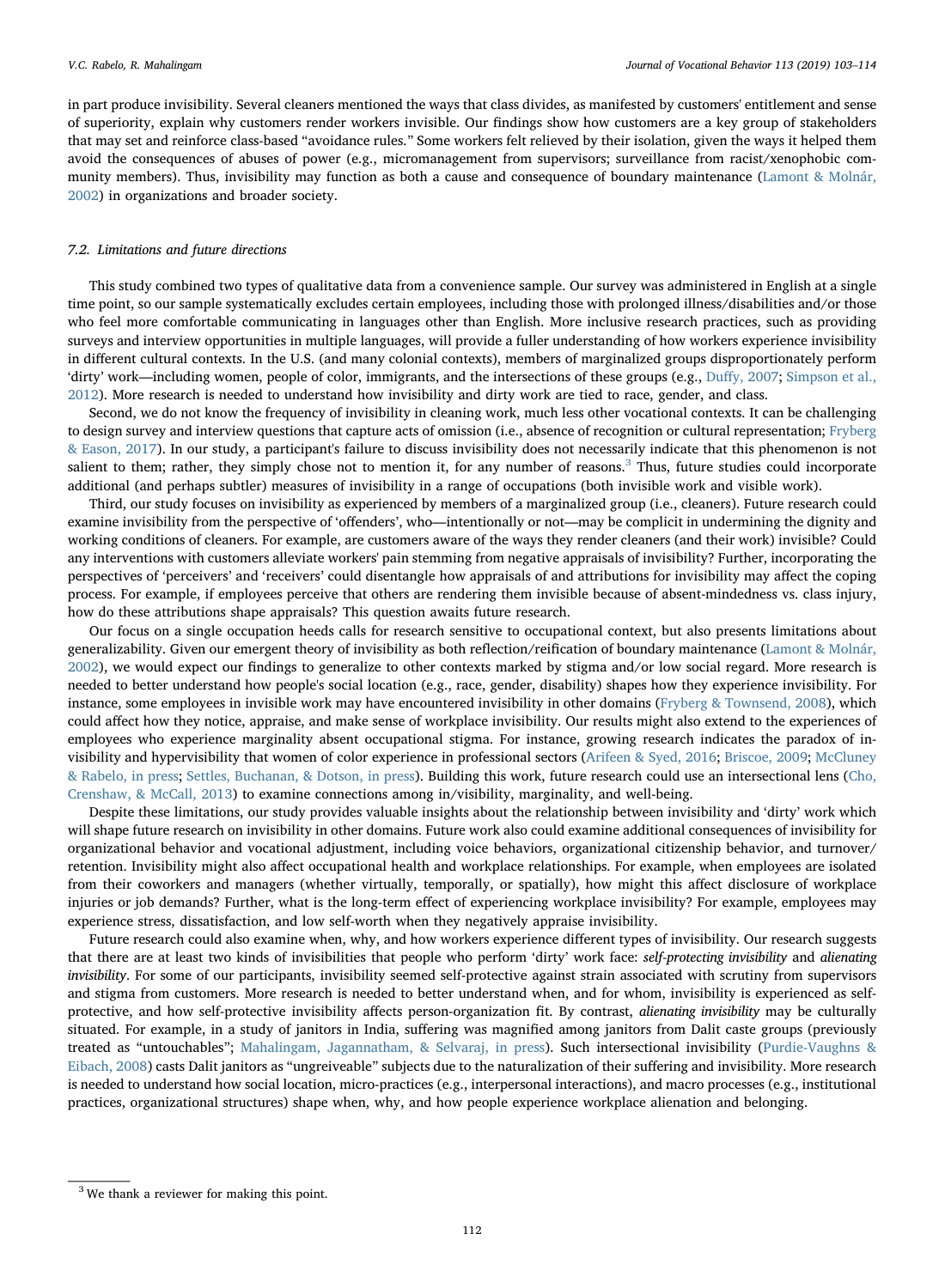# 8. Conclusions

To conclude, we find that cleaning labor is rendered invisible, with cleaners consistently unable to be seen (or treated as though they're unable to be seen—"They really don't want to see us"). Treating others as though they are invisible can send the message that marginalized groups are not worthy of human interaction, appreciation, or respect. As [Suchman \(1995\)](#page-11-41) states, "the further removed we are from the work of others, the more simplified, often stereotyped, our view of their work becomes" (p. 59). We found that invisibility helps to explain—and perpetuate—such "removal" for people in invisible 'dirty' work. Thus, invisibility is an intersubjective, socially constructed behavior that reflects and reifies boundaries, including class divides. Regardless of how invisibility is experienced, appraised, or attributed, we believe that managerial practices and social interactions can be improved to increase the dignity and well-being of invisible workers, especially those in devalued occupations.

#### Funding

This work was supported by a research grant from Rackham Graduate School (University of Michigan), a Boyd/Williams Dissertation Grant for Research on Women and Work from the Institute for Research on Women and Gender (University of Michigan), and a Grant-in-Aid from the Society for the Psychological Study of Social Issues (American Psychological Association Division 9).

# Acknowledgements

The authors wish to acknowledge the following people for assisting with data collection, entry, and transcription: Brittany Dowe, Krystalyn Goode, Geena Kerr, Adrian Koch, Carol López, Symone Martin, Jeeva Muhil, and Anna Winthrop. They also wish to extend thanks to Lilia M. Cortina and Courtney L. McCluney as well as the editors of this special issue (Isis Settles and NiCole Buchanan) for offering valuable feedback on previous versions of this manuscript.

#### References

- <span id="page-10-15"></span>Abasabanye, P., Bailly, F., & Devetter, F. X. Does contact between employees and service recipients lead to socially more responsible behaviours? The case of cleaning. Journal of Business Ethics doi:<https://doi.org/10.1007/s10551-016-3390-5> (in press).
- <span id="page-10-21"></span>Arifeen, S. R., & Syed, J. (2016). The inability to fit in and become invisible: Narratives of British Pakistani women. Academy of Management Proceedings, 2016(1), <https://doi.org/10.5465/AMBPP.2016.15568abstract>.
- <span id="page-10-8"></span>Ashforth, B. E., & Kreiner, G. E. (1999). "How can you do it?" Dirty work and the challenge of constructing a positive identity. Academy of Management Review, 24(3), 413–434. <https://doi.org/10.5465/AMR.1999.2202129>.
- <span id="page-10-13"></span>Ashforth, B. E., Kreiner, G. E., Clark, M. A., & Fugate, M. (2007). Normalizing dirty work: Managerial tactics for countering occupational taint. Academy of Management Journal, 50(1), 149–174. <https://doi.org/10.5465/amj.2007.24162092>.
- <span id="page-10-7"></span>[Bartel, C. A., Wrzesniewski, A., & Wiesenfeld, B. M. \(2012\). Knowing where you stand: Physical isolation, perceived respect, and organizational identi](http://refhub.elsevier.com/S0001-8791(18)30120-9/rf0020)fication among virtual employees. [Organization Science, 23](http://refhub.elsevier.com/S0001-8791(18)30120-9/rf0020)(3), 743–757.
- <span id="page-10-0"></span>Baumeister, R. F., & Leary, M. R. (1995). The need to belong: Desire for interpersonal attachments as a fundamental human motivation. Psychological Bulletin, 117(3), 497–529. [https://doi.org/10.1037/0033-2909.117.3.497.](https://doi.org/10.1037/0033-2909.117.3.497)
- <span id="page-10-6"></span>Bentein, K., Garcia, A., Guerrero, S., & Herrbach, O. (2017). How does social isolation in a context of dirty work increase emotional exhaustion and inhibit work engagement? A process model. Personnel Review, 46(8), 1620–1634. <https://doi.org/10.1108/PR-09-2016-0227>.
- <span id="page-10-10"></span>[Bickmeier, R. M., Lopina, E. C., & Rogelberg, S. G. \(2015\). Well-being and performance in the context of dirty work. In M. van Veldhoven, & R. Peccei \(Eds.\).](http://refhub.elsevier.com/S0001-8791(18)30120-9/rf0035) Well-being [and performance at work: The role of context](http://refhub.elsevier.com/S0001-8791(18)30120-9/rf0035) (pp. 37–52). New York, NY: Psychology Press.
- <span id="page-10-4"></span>Bosmans, K., Mousaid, S., De Cuyper, N., Hardonk, S., Louckx, F., & Vanroelen, C. (2016). Dirty work, dirty worker? Stigmatisation and coping strategies among domestic workers. Journal of Vocational Behavior, 92, 54–67. <https://doi.org/10.1016/j.jvb.2015.11.008>.
- <span id="page-10-22"></span>Briscoe, F. M. (2009). 'They make you invisible': Negotiating power at the academic intersections of ethnicity, gender, and class. Equity & Excellence in Education, 42(2), 233–248. <https://doi.org/10.1080/10665680902794027>.
- <span id="page-10-17"></span>Brody, A. (2006). The cleaners you aren't meant to see: Order, hygiene and everyday politics in a Bangkok shopping mall. Antipode, 38(3), 534–556. [https://doi.org/](https://doi.org/10.1111/j.0066-4812.2006.00594.x) [10.1111/j.0066-4812.2006.00594.x.](https://doi.org/10.1111/j.0066-4812.2006.00594.x)
- <span id="page-10-14"></span>Bureau of Labor Statistics (2018). Janitors and building cleaners. Occupational Outlook Handbook. Retrieved from [https://www.bls.gov/ooh/building-and-grounds](https://www.bls.gov/ooh/building-and-grounds-cleaning/janitors-and-building-cleaners.htm)[cleaning/janitors-and-building-cleaners.htm](https://www.bls.gov/ooh/building-and-grounds-cleaning/janitors-and-building-cleaners.htm).
- <span id="page-10-23"></span>Cho, S., Crenshaw, K., & McCall, L. (2013). Toward a field of intersectionality studies: Theory, applications, and praxis. Signs, 38(4), 785–810. [https://doi.org/10.](https://doi.org/10.1086/669608) [1086/669608.](https://doi.org/10.1086/669608)

<span id="page-10-12"></span>Cooley, C. H. (1902). Human nature and the social order. [New Brunswick, NJ: Transaction Publishers](http://refhub.elsevier.com/S0001-8791(18)30120-9/rf0065).

- <span id="page-10-5"></span>Daniels, A. K. (1987). Invisible work. Social Problems, 34(5), 403–415. [https://doi.org/10.2307/800538.](https://doi.org/10.2307/800538)
- <span id="page-10-11"></span>Den Hartog, D. N., De Hoogh, A. H. B., & Keegan, A. E. (2007). The interactive effects of belongingness and charisma on helping and compliance. Journal of Applied Psychology, 92(4), 1131–1139. <https://doi.org/10.1037/0021-9010.92.4.1131>.

<span id="page-10-9"></span>Douglas, M. (1966). [Purity and danger: An analysis of concepts of pollution and taboo.](http://refhub.elsevier.com/S0001-8791(18)30120-9/rf0080) New York, NY: Routledge.

- <span id="page-10-2"></span>[Dovidio, J., Major, B., & Crocker, J. \(2000\). Stigma: Introduction and overview. In T. Heatherton, R. Kleck, M. Hebl, & J. Hull \(Eds.\).](http://refhub.elsevier.com/S0001-8791(18)30120-9/rf0085) The social psychology of stigma (pp. 1–[30\). New York: Guilford Press](http://refhub.elsevier.com/S0001-8791(18)30120-9/rf0085).
- <span id="page-10-18"></span>Duffy, M. (2007). Doing the dirty work: Gender, race, and reproductive labor in historical perspective. Gender & Society, 21(3), 313–336. [https://doi.org/10.1177/](https://doi.org/10.1177/0891243207300764) [0891243207300764](https://doi.org/10.1177/0891243207300764).
- <span id="page-10-1"></span>[Dutton, J. E., Debebe, G., & Wrzesniewski, A. \(2016\). Being valued and devalued at work: A social valuing perspective. In B. A. Bechky, & K. D. Elsbach \(Vol. Eds.\),](http://refhub.elsevier.com/S0001-8791(18)30120-9/rf0095) [Qualitative organizational research: Best papers from the Davis Conference on Qualitative Research](http://refhub.elsevier.com/S0001-8791(18)30120-9/rf0095). III. Qualitative organizational research: Best papers from the Davis Conference on Qualitative Research (pp. 9–[51\). Charlotte, NC: Information Age Publishing](http://refhub.elsevier.com/S0001-8791(18)30120-9/rf0095).
- <span id="page-10-16"></span>Fletcher, J. K. (1999). [Disappearing acts: Gender, power, and relational practice at work.](http://refhub.elsevier.com/S0001-8791(18)30120-9/rf0100) Cambridge, MA: MIT Press.
- <span id="page-10-3"></span>Foucault, M. (1979). [Discipline and punish: The birth of the prison.](http://refhub.elsevier.com/S0001-8791(18)30120-9/rf0105) New York, NY: Vintage Books.
- Foucault, M. (1980). [The history of sexuality: Volume 1 \(R. Hurley, Trans.\).](http://refhub.elsevier.com/S0001-8791(18)30120-9/rf0110) New York: Vintage Books.
- <span id="page-10-19"></span>Fryberg, S. A., & Eason, A. E. (2017). Making the invisible visible: Acts of commission and omission. Current Directions in Psychological Science, 26(6), 554–559. [https://](https://doi.org/10.1177/0963721417720959) [doi.org/10.1177/0963721417720959](https://doi.org/10.1177/0963721417720959).
- <span id="page-10-20"></span>[Fryberg, S. A., & Townsend, S. S. M. \(2008\). The psychology of invisibility. In G. Adams, M. Biernat, N. Branscombe, C. S. Crandall, & L. S. Wrightsman \(Eds.\).](http://refhub.elsevier.com/S0001-8791(18)30120-9/rf0120) [Commemorating Brown: The social psychology of prejudice and discrimination](http://refhub.elsevier.com/S0001-8791(18)30120-9/rf0120) (pp. 173–193). Washington, DC: American Psychological Association.